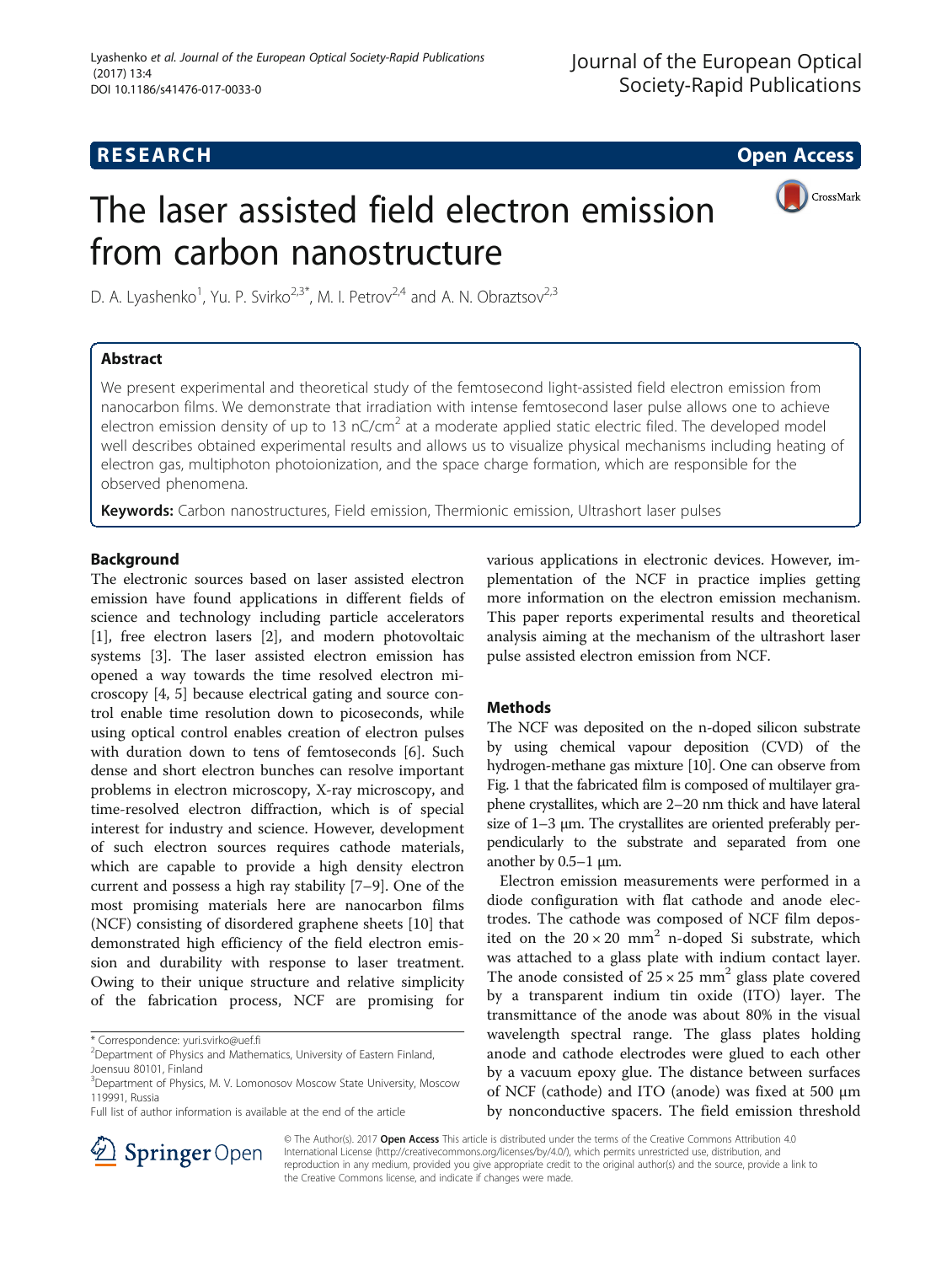for NCF cathode was about 2  $V/\mu$ m [[11\]](#page-5-0), which corresponds to 1000 V threshold voltage. In our experiments, the applied voltage did not exceed 500 V to prevent the field emission influence on the measurements of the laser assisted emission.

<span id="page-1-0"></span>Fig. 1 The scanning electron microscope image of the NCF

deposited on the silicon substrate

In the laser-assisted electron emission experiment, we employ the femtosecond Ti:sapphire laser (CDP Tissa 50), which provided 50 fs pulses at 800 nm with repetition rate 50 Hz and the energy of up to 0.8 mJ. The pulse energy was controlled by optical attenuators and measured by a power meter (Thorlabs). The laser beam diameter was fixed at 4 mm by an aperture. The second harmonic beam was produced by BBO crystal (labelled as SHG in Fig. 2). We performed laser assisted filed emission measurements at the angles of incidence of 90 and 45° for the fundamental (800 nm) and the second harmonic (400 nm) beams, which were cross-linear polarized. The excitation wavelength was selected by aligned grid polarizers P1 and P3. The energy of the

Lase

pulse

incident laser pulse was varied by rotating Glan polarizer P2. Beam splitter and fast photodiode PD were employed to control the incident pulse energy. The photodiode was calibrated by power meter for in-situ pulse energy measurement. The irradiated area on the cathode did not exceed  $0.12 \text{ cm}^2$  at normal incidence angle. The mutual orientation of the polarization azimuth of the incident beam and the cathode was varied by rotation the diode around substrate normal. In our experimental conditions, we did not observe any degradation of NCF film under irradiation with intense laser pulses. This indicates that energy density in the incident laser pulse was below the damage threshold.

## Results

Figure [3](#page-2-0) shows the dependence of the emitted charge on the energy of the incident pulse and applied voltage. One can observe from Fig. [3](#page-2-0) that the laser assisted emission has pulse energy threshold, which corresponds to the switching of the emission mechanism from multiphoton to thermionic as the pulse energy increases. Under femtosecond excitation, the thermionic regime, which is related to the heating of electron gas by the light pulse, can be described in the framework of the two-temperature (electron–phonon) model.

The electron emission from the NCF cathode is suppressed by the volume charge, which is accumulated above the cathode surface. The volume charge manifests itself as a saturation-like dependence of the emitted charge on the laser pulse energy when the applied voltage is below 100 V. However if the applied voltage is above 100 V, the emitted charge is nearly linear function of the pulse energy. The dynamics of the electron emission under femtosecond excitation involves complicated charge redistribution. In particular, repulsion from the cloud of already emitted electrons results in the partial reabsorption of the emitted electrons by the NCF [\[12](#page-5-0)].



P<sub>3</sub>

 $P<sub>2</sub>$ 

 $P<sub>1</sub>$ 

SHG

A

PD

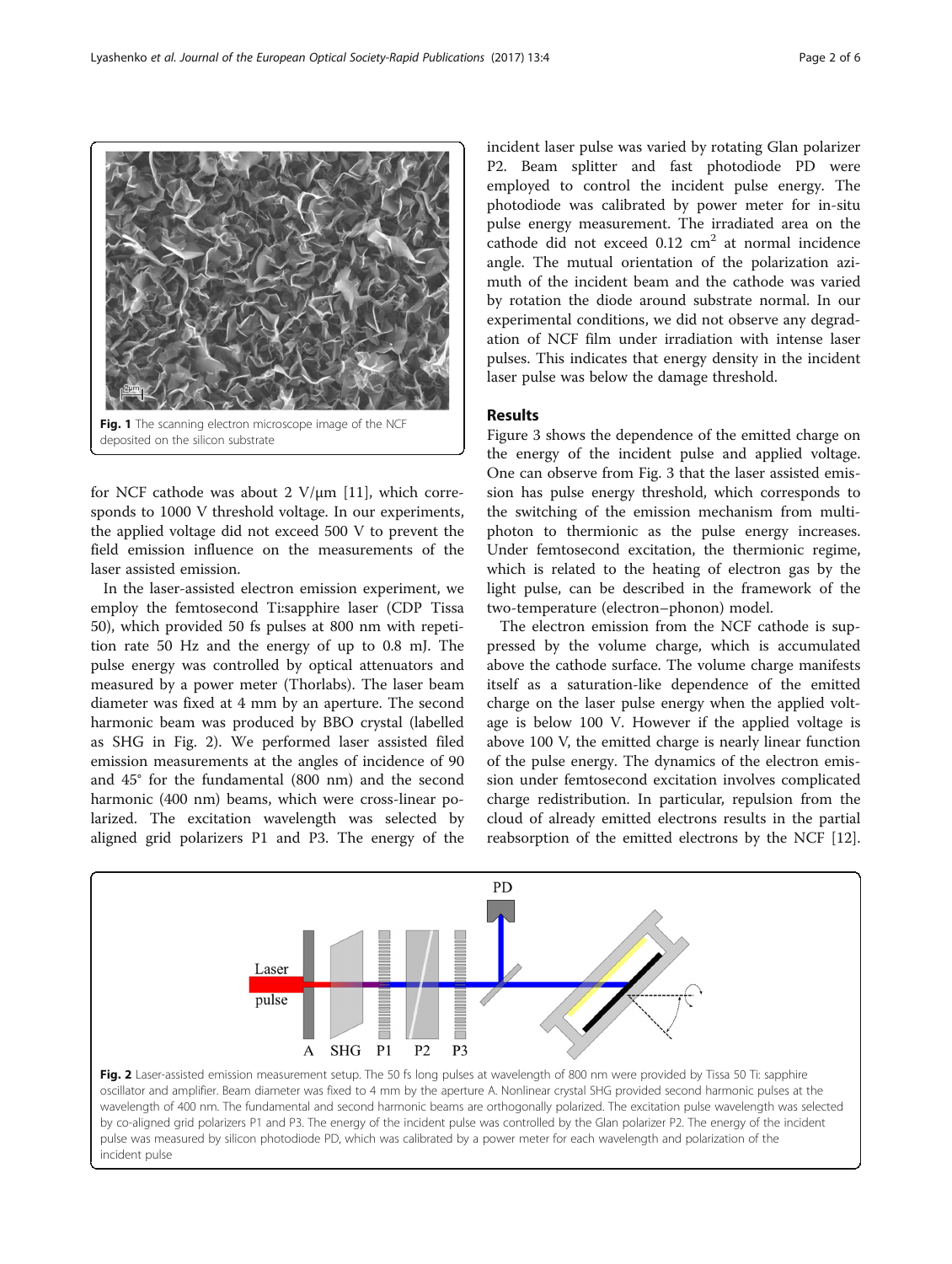<span id="page-2-0"></span>

One can observe from Fig. 3 that by varying the applied voltage and the laser pulse energy one can control the emitted charge from 0.03 nC (it corresponds to the emission charge density of 0.24  $nC/cm<sup>2</sup>$ ) up to 1.6 nC  $(13 nC/cm<sup>2</sup>)$ .

From the polarization and wavelength dependence of the emitted charge shown in Fig. [4](#page-3-0) one can observe that under normal incidence, the increase of photon energy hardly affects the emission efficiency (see Fig. [4c](#page-3-0) and d). This indicates that thermionic mechanism dominates emission above the threshold. Moreover, from Figs. [4](#page-3-0)a and b one can see that that increasing the photon energy shifts the threshold position, while the slope of the dependence of the emitted charge on the pulse power remains nearly the same also indicating the thermionic regime of the emission above the threshold.

## **Discussion**

The obtained experimental results on the laser assisted emission from NCF can be analysed in the framework of the two-temperature model, which describes the observed phenomena in terms of coupling between electron and lattice systems of the graphite flakes that compose the NCF. Under irradiation of NCF with intense femtosecond pulses, the energy of photons is transfered to electrons creating an ensemble of hot electrons. In order to estimate the electron temperature we need to determine the free electron density, which can be considerably higher than its equilibrium value of about  $10^{19}$  cm<sup>-3</sup> [[13\]](#page-5-0).

The light absorption in graphite is determined by intraband and interband transitions. Under weak illumination, the interband absorption dominates due to relatively low concentration of free carries. The interband transitions lead to linear absorption coefficient of  $\alpha_{inter} = 5 \times 10^5$  cm<sup>-1</sup> [[14, 15\]](#page-5-0) and the free carriers photoexcitation rate of

$$
R_{inter} = \alpha_{inter} P / \hbar \omega \tag{1}
$$

where P is the incident pulse intensity and  $\hbar\omega$  is the photon energy.

The intraband absorption can be described in terms of the Drude model taking into account dependence of the plasma frequency  $\omega_n$  on the free carrier concentration  $N_{el}$  [\[16](#page-5-0)]. In the Drude model framework, the dielectric permittivity is determined by the following equation:

$$
\varepsilon = \varepsilon' + i\varepsilon'' = \varepsilon_{\infty} - \frac{\omega_p^2(N_{el})}{\omega(\omega + \frac{i}{r})}
$$
\n(2)

where  $\varepsilon'$  and  $\varepsilon''$  are real and imaginary parts of dielectric permittivity,  $\varepsilon_{\infty} = 2.5$  and  $\tau \approx 10^{-13} s$  [\[17\]](#page-5-0) is the electron momentum relaxation rate. The plasma frequency is scaled with  $N_{el}$  as

$$
\omega_p(N_{el}) = \omega_p(N_{el}^0) \sqrt{\frac{N_{el}}{N_{el}^0}}
$$
\n(3)

where  $N_{el}^0$  is the equilibrium free carriers density. In equilibrium conditions, the plasma frequency for graphite can be estimated as  $\hbar \omega_p (N_{el}^0) = 0.9 \, eV$  is [\[17](#page-5-0), [18](#page-5-0)]. The intraband absorption coefficient can be presented in the following form:

$$
\alpha_{intra} = \frac{2\omega}{c} \sqrt{\frac{-\varepsilon' + \sqrt{\varepsilon'^2 + \varepsilon''^2}}{2}} \tag{4}
$$

The power density absorbed by electronic system of the NCF via inter- and intraband transitions is  $Q_{abs} = P(\alpha_{inter}$ +  $\alpha_{intra}$ ).

The temporal evolution of the electron ensemble temperature  $T$  is described by the following heat transfer equation:

$$
C(T)\frac{\partial T}{\partial t} = C_{ph}\frac{T_{ph} - T}{T_{ph}} + Q_{abs}
$$
\n(5)

where  $C(T)$  and  $C_{ph}$  are the electron and phonon heat capacitances,  $T_{ph}$  is the lattice temperature,  $\tau_{ph}$  is the rate of the energy transfer from electron ensemble to the lattice. The first term in the right-hand side of Eq. (5) describes the electron–phonon coupling, which can be very strong in graphene-like structures [\[19\]](#page-5-0). It has been recently shown that  $\tau_{ph}$  can be comparable to laser pulse duration [\[20](#page-5-0)] resulting in fast cooling of electronic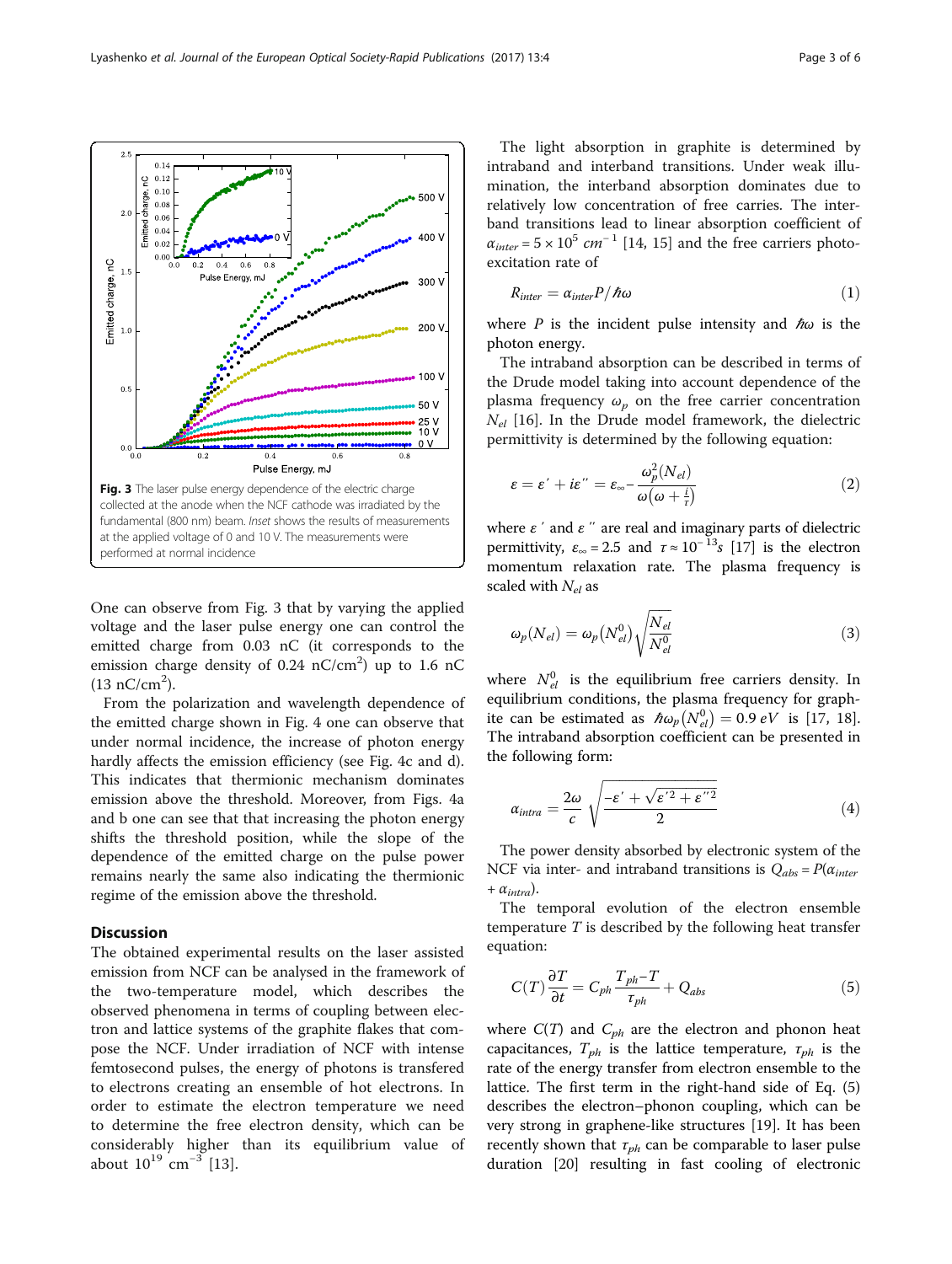<span id="page-3-0"></span>

system [\[21\]](#page-5-0). In numerical modelling, we used  $\tau_{ph} \approx 30$  fs [[20,](#page-5-0) [22](#page-5-0)] assuming that phonon temperature stays constant during electron emission process due to large phonon heat capacitance.

The electron heat capacitance can be obtained from the following equation:

$$
C(T) = \int_{0}^{\infty} ED(E) \frac{\partial f(E, \mu(T))}{\partial T} dE \tag{6}
$$

where density of electronic states is  $D(E)=D_0+D_1E,\,D_0=7$  $10^{21} eV^{-1}$  cm<sup>-3</sup> and  $D_1 = 3 \ 10^{21} eV^{-2}$  cm<sup>-3</sup> [\[23](#page-5-0)]. This model allows us to obtain temperature of the electron gas under femtosecond laser excitation.

The numerical simulation of the electron ensemble temperature using Eqs. ([5,](#page-2-0) 6) shows (see Fig. [5](#page-4-0)) that the electron temperature increases up to 5500 K under irradiation of NCF with 0.75 mJ pulse. This result well corresponds to the electron heating in highly ordered pyrolytic graphite films reported in Ref. [[21](#page-5-0)].

In order to take into account the space charge, which is formed at the laser pulse front [\[21, 24](#page-5-0)], we use approach [\[24](#page-5-0)], which describes the thermionic emission taking into account multiphoton processes. One can see from the Fig. [6](#page-4-0) that the theory predicts a threshold-like dependence of emitted charge on the pulse energy in a good correspondence with experimental results. At low temperature (i.e. at a low pulse energy) we observe exponential growth of the emitted charge in accordance with the Richardson-Dushman equation. When the electron temperature exceeds 2500 K, the electrostatic energy of space charge becomes higher than the thermal energy and the emission is suppressed by the space charge formation. As a result, the emitted charge shows nearly linear dependence on the electron temperature. The thermionic emission takes place when the laser pulse energy exceeds 0.1 mJ (see Fig. [6\)](#page-4-0). Results of our experiment shown in Fig. 4 confirm that multiphoton photoemission dominates the electron yield [\[24](#page-5-0)] when the pulse energy is below 0.1 mJ.

The threshold electron temperature corresponds to pulse energy of 0.1 mJ (see Fig. [6](#page-4-0)) when the switching the emission regime from multiphoton to thermionic occurs. At the laser pulse energy below the thermionic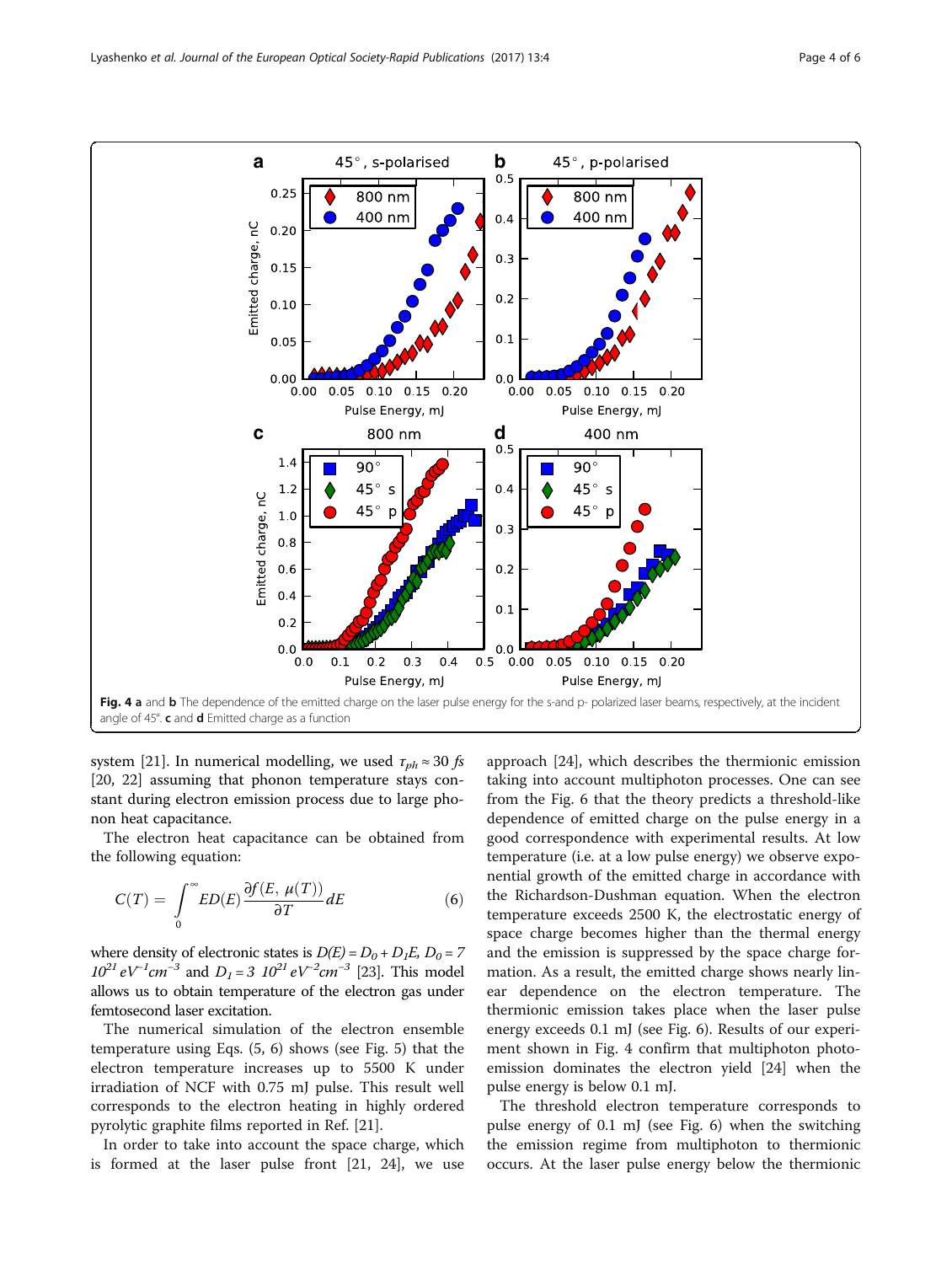<span id="page-4-0"></span>

threshold, the multiphoton photoemission [\[12\]](#page-5-0) dominates (see also Fig. [4\)](#page-3-0).

## Conclusion

We performed experimental and theoretical study of the laser assisted electron emission from nanocarbon films. In the experiment, we demonstrate that the density of the electric charge collected at the anode of the vacuum diode with the NCF cathode can be as high as 13 nC/  $cm<sup>2</sup>$  under irradiation with laser pulse with energy of 0.75 mJ and duration of 80 fs at the applied bias voltage of 500 V. The dependence of the emitted charge on the applied voltage evidences the accumulation of spatial charge, which can suppress electron emission at a low bias. The obtained dependence of emission efficiency on excitation wavelength demonstrates the importance of multiphoton processes in the laser-assisted emission. By





using results of the performed experiment, we developed the two-temperature model of the assisted emission that takes into account laser heating of the electron ensemble and energy exchange with the lattice. The model well corresponds to the experiment and can be used for development novel light-controlled sources based on nanocarbon cathodes.

#### **Abbreviations**

CVD: Chemical Vapor Deposition; NCF: Nanocarbon films; SHG: Second harmonics generation

#### Funding

This work was supported by the Russian Science Foundation (Grant No. 14-12- 00511), FP7 Marie Curie Program (Grant No. PIRSES-GA-2011-295241) and Academy of Finland (Grant No 298298).

#### Authors' contributions

Dr DAL carried out experiment on the laser-assisted electron emission. Dr MIP performed modeling of the electron emission and took part in the writing the manuscript. Dr ANO fabricated the nanocarbon cathodes and designed the diode. Dr YPS took part in the modeling of the electron emission and prepared the manuscript. All authors read and approved the final manuscript.

#### Competing interests

The authors declare that they have no competing interests.

#### Author details

<sup>1</sup> Texas State University, 601 University Drive, San Marcos, TX 78666, USA <sup>2</sup> Department of Physics and Mathematics, University of Eastern Finland, Joensuu 80101, Finland. <sup>3</sup>Department of Physics, M. V. Lomonosov Moscow State University, Moscow 119991, Russia. <sup>4</sup>ITMO University, Saint-Petersburg 199034, Russia.

#### Received: 25 November 2016 Accepted: 2 January 2017 Published online: 25 January 2017

#### References

- 1. Brogle, R., Muggli, P., Davis, P., Hairapetian, G., Joshi, C.: Studies of linear and nonlinear photoelectric emission for advanced accelerator applications. Proceedings of the Particle Accelerator Conference, p. 1039. (1995)
- 2. Kong, S.H., Kinross-Wright, J., Nguyen, D.C., Sheffield, R.L.: Photo cathodes for free electron lasers. Nucl. Instrum. Methods Phys. Res., Sect. A 358, 272 (1995)
- 3. Schwede, J.W., Bargatin, I., Riley, D.C., Hardin, B.E., Rosenthal, S.J., Sun, Y., Schmitt, F., Pianetta, P., Howe, R.T., Shen, Z.-X., Melosh, N.A.: Photonenhanced thermionic emission for solar concentrator systems. Nat. Mater. 9, 762 (2010)